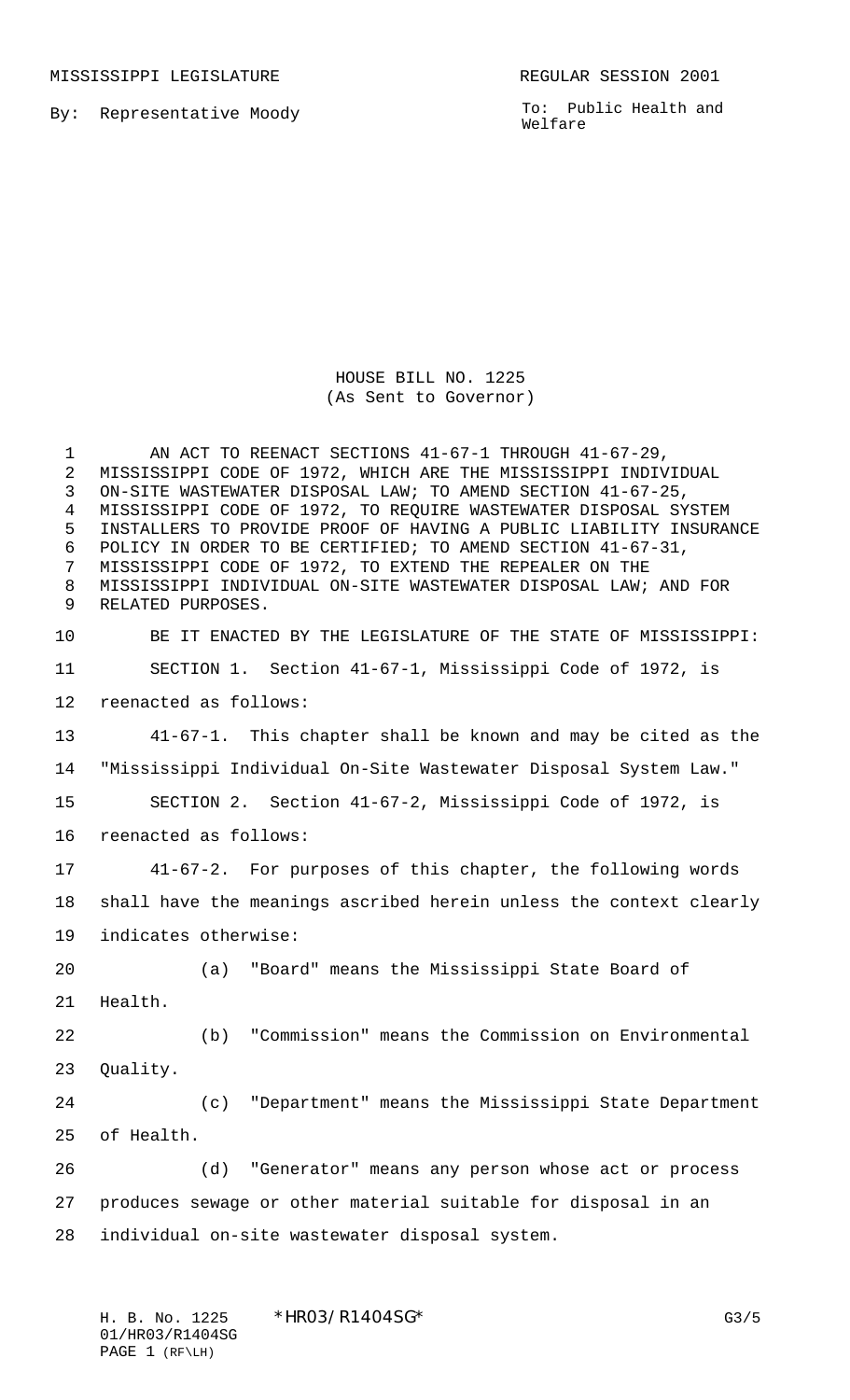(e) "Individual on-site wastewater disposal system" means an approved method of sewage disposal designed and installed in accordance with this law, and regulations of the board and the commission.

 (f) "Person" means any individual, trust, firm, joint-stock company, public or private corporation (including a government corporation), partnership, association, state, or any agency or institution thereof, municipality, commission, political subdivision of a state or any interstate body, and includes any officer or governing or managing body of any municipality, political subdivision, or the United States or any officer or employee thereof.

 (g) "Professional engineer" means any person who has met the qualifications required under Section 73-13-23(1) and who has been issued a certificate of registration as a professional engineer.

 (h) "Property of the generator" means land owned by or under permanent legal easement or lease to the generator.

 (i) "Subdivision" means any land that is divided into ten (10) or more lots, tracts, sites or parcels for the purpose of residential development.

 SECTION 3. Section 41-67-3, Mississippi Code of 1972, is reenacted as follows:

 41-67-3. (1) The State Board of Health shall have the following duties and responsibilities:

H. B. No. 1225 \* HRO3/R14O4SG\* 01/HR03/R1404SG PAGE 2 (RF\LH) (a) To exercise general supervision over the design, construction, operation and maintenance of individual on-site wastewater disposal systems with flows substantially equivalent to a single family residential generator, except when the property owner or lessee chooses to employ a professional engineer to comply with this chapter. To effectively administer this law, the department and the Department of Environmental Quality shall enter into a memorandum of understanding, which at a minimum shall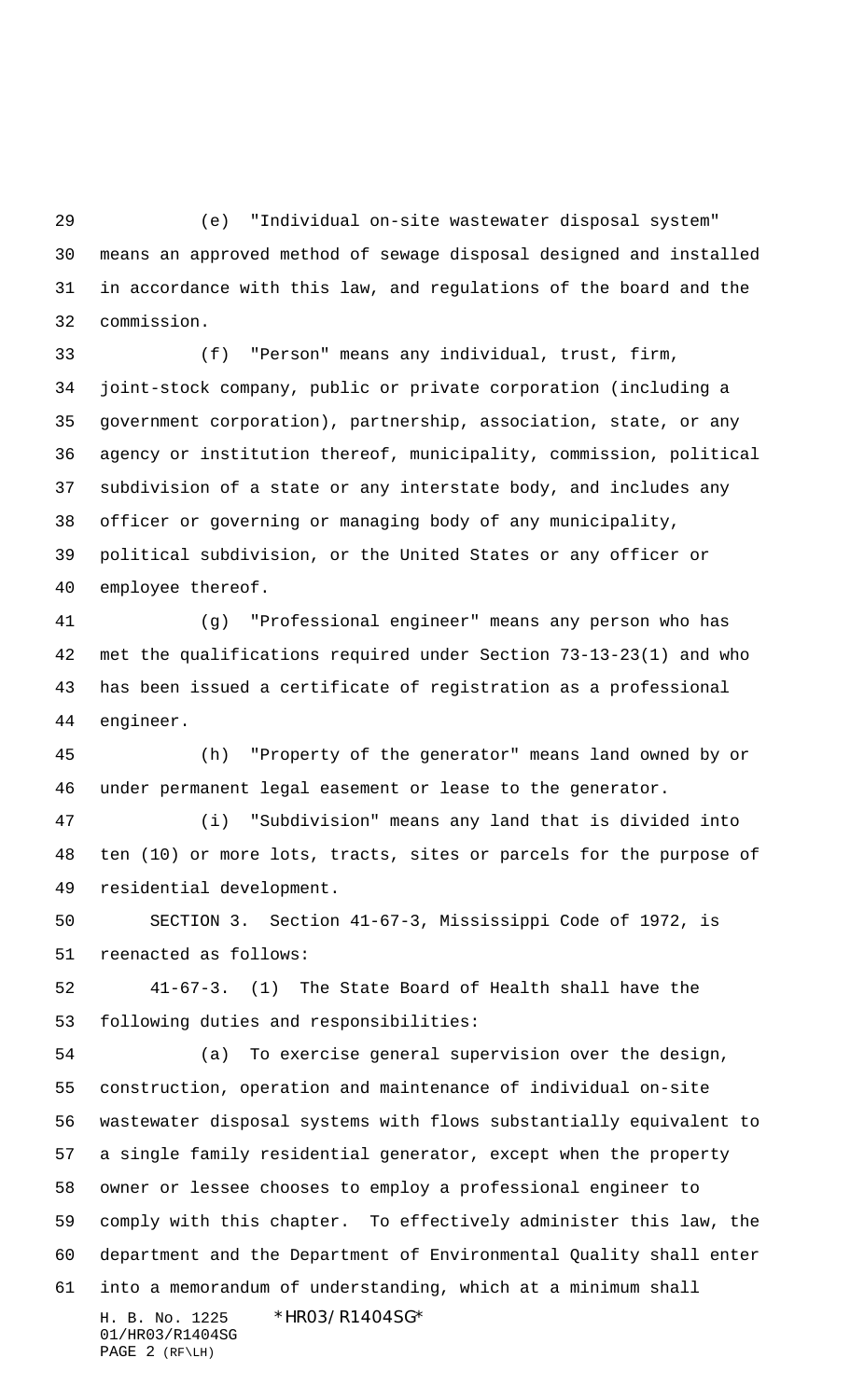clearly define the jurisdiction of each department with regard to wastewater disposal and procedures for interdepartmental interaction and cooperation;

 (b) To adopt, modify, repeal and promulgate rules and regulations, after due notice and hearing, and where not otherwise prohibited by federal or state law, to make exceptions to, to grant exemptions from and to enforce rules and regulations implementing or effectuating the duties of the board under this chapter to protect the public health. The board may grant variances from rules and regulations adopted under this chapter, including requirements for buffer zones, or from setbacks required under Section 41-67-7 where the granting of a variance shall not subject the public to unreasonable health risks or jeopardize environmental resources;

 (c) To provide or deny certification for persons engaging in the business of the design, construction or installation of individual on-site wastewater disposal systems and persons engaging in the removal and disposal of the sludge and 80 liquid waste from those systems;

 (d) To suspend or revoke certifications issued to persons engaging in the business of the design, construction or installation of individual on-site wastewater disposal systems or persons engaging in the removal and disposal of the sludge and liquid waste from those systems, when it is determined the person 86 has violated this chapter or applicable rules and regulations; and

 (e) To require the submission of information deemed necessary by the department to determine the suitability of individual lots for individual on-site wastewater disposal systems.

H. B. No. 1225 \* HRO3/R14O4SG\* 01/HR03/R1404SG PAGE 3 (RF\LH) (2) Nothing in this chapter shall preclude a professional engineer from providing services relating to the design, construction or installation of an individual on-site wastewater disposal system to comply with this chapter. Except as otherwise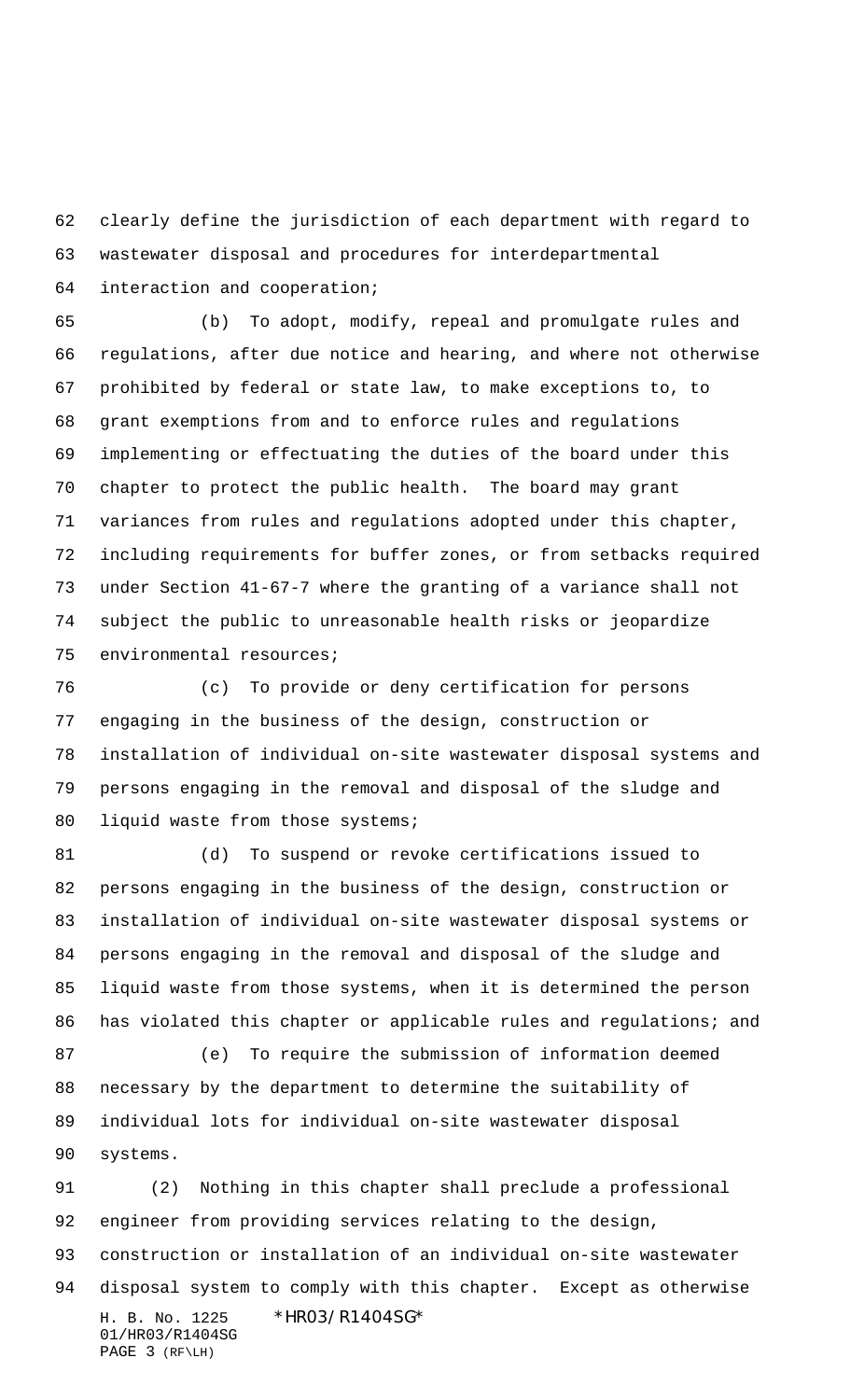required by subsection (4) of this section or Section 41-67-8, a professional engineer shall notify the department in writing of those services being provided. If a professional engineer designs, constructs or installs or directly supervises the construction or installation of a design-based individual on-site wastewater disposal system consistent with this chapter and stamps the appropriate documentation with that professional engineer's seal, the department shall approve the design, construction or installation of the system, if requested. Professional engineers engaging in the design, construction or installation of individual on-site wastewater disposal systems shall not require certification under this chapter.

 (3) To assure the effective and efficient administration of this chapter, the board shall adopt rules governing the design, construction or installation, operation and maintenance of individual on-site wastewater disposal systems, including rules concerning the:

 (a) Review and approval of individual on-site wastewater disposal systems in accordance with Section 41-67-6;

 (b) Certification of installers of individual on-site wastewater disposal systems and persons engaging in the removal and disposal of the sludge and liquid waste from those systems; and

 (c) Registration and requirements for testing and listing of manufacturers of aerobic treatment systems.

H. B. No. 1225 \* HRO3/R1404SG\* 01/HR03/R1404SG PAGE 4 (RF\LH) (4) In addition, the board shall adopt rules establishing performance standards for individual on-site wastewater disposal systems for single family residential generators and rules concerning the operation and maintenance of individual on-site wastewater disposal systems designed to meet those standards. The performance standards shall be consistent with the federal Clean Water Act, maintaining the wastes on the property of the generator except as authorized under Section 41-67-8, and protection of the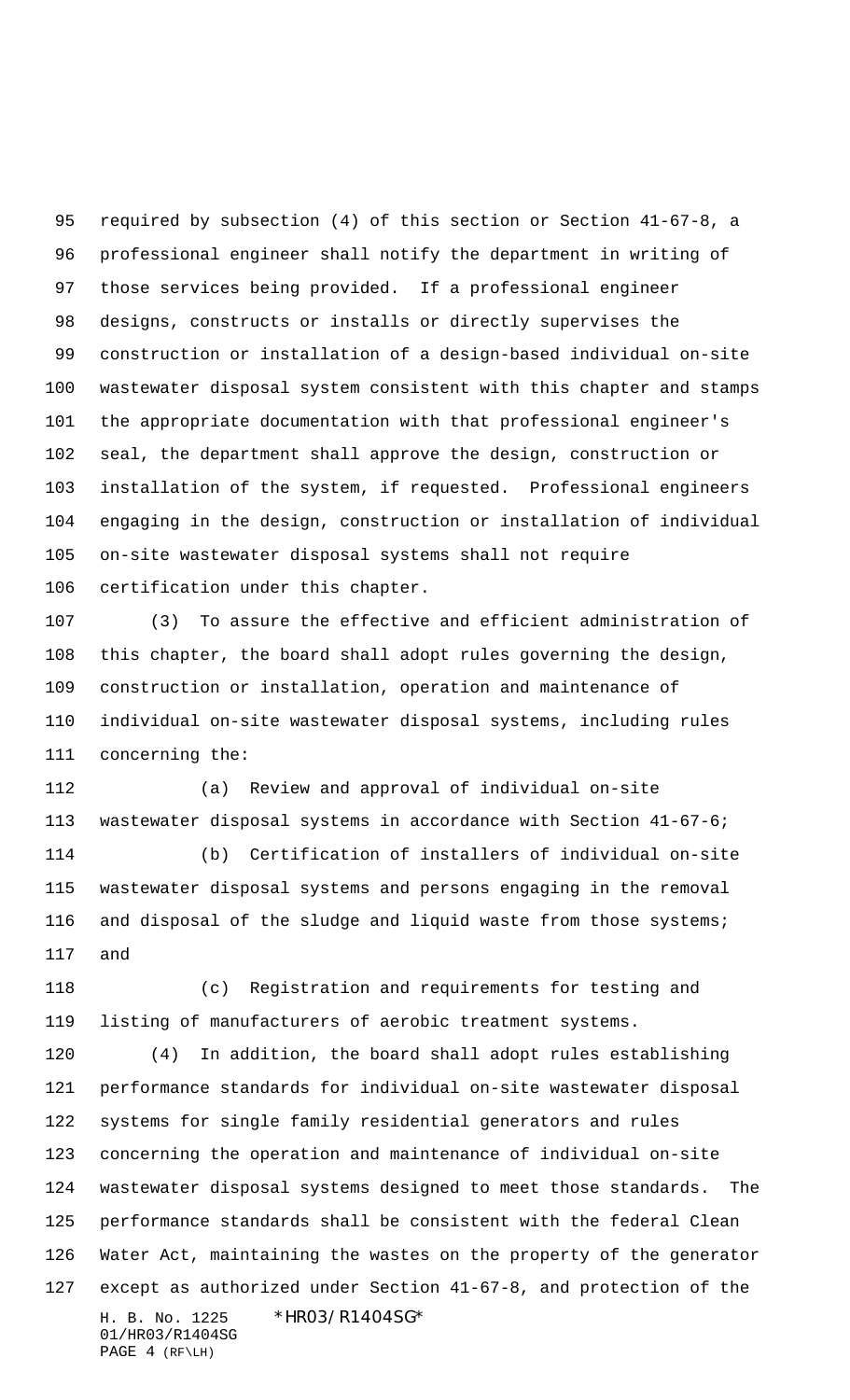public health. Rules for the operation and maintenance of individual on-site wastewater disposal systems designed to meet performance standards shall include rules concerning the following:

 (a) A standard application form and requirements for supporting documentation;

134 (b) Application review;

 (c) Approval or denial of authorization for proposed systems;

 (d) Requirements, as deemed appropriate by the board, for annual renewal of authorization;

 (e) Enforcement of the requirements and conditions of 140 authorization; and

 (f) Inspection, monitoring, sampling and reporting on the performance of the system.

 Any system proposed for authorization in accordance with performance standards must be designed and certified by a professional engineer and must be authorized by the board before installation. Appeals from a final decision of the board regarding the authorization of an individual on-site wastewater disposal system based upon performance standards shall be taken using a procedure substantially equivalent to the procedure specified for hospital licenses in Chapter 9 of Title 41.

 (5) To the extent practicable, all rules and regulations adopted under this chapter shall give maximum flexibility to persons installing individual on-site wastewater disposal systems and a maximum number of options consistent with the federal Clean Water Act, consistent with maintaining the wastes on the property of the generator except as authorized under Section 41-67-8, and consistent with protection of the public health. In addition, all rules and regulations, to the extent practicable, shall encourage the use of economically feasible systems, including alternative

H. B. No. 1225 \*HR03/R1404SG\* 01/HR03/R1404SG PAGE 5 (RF\LH)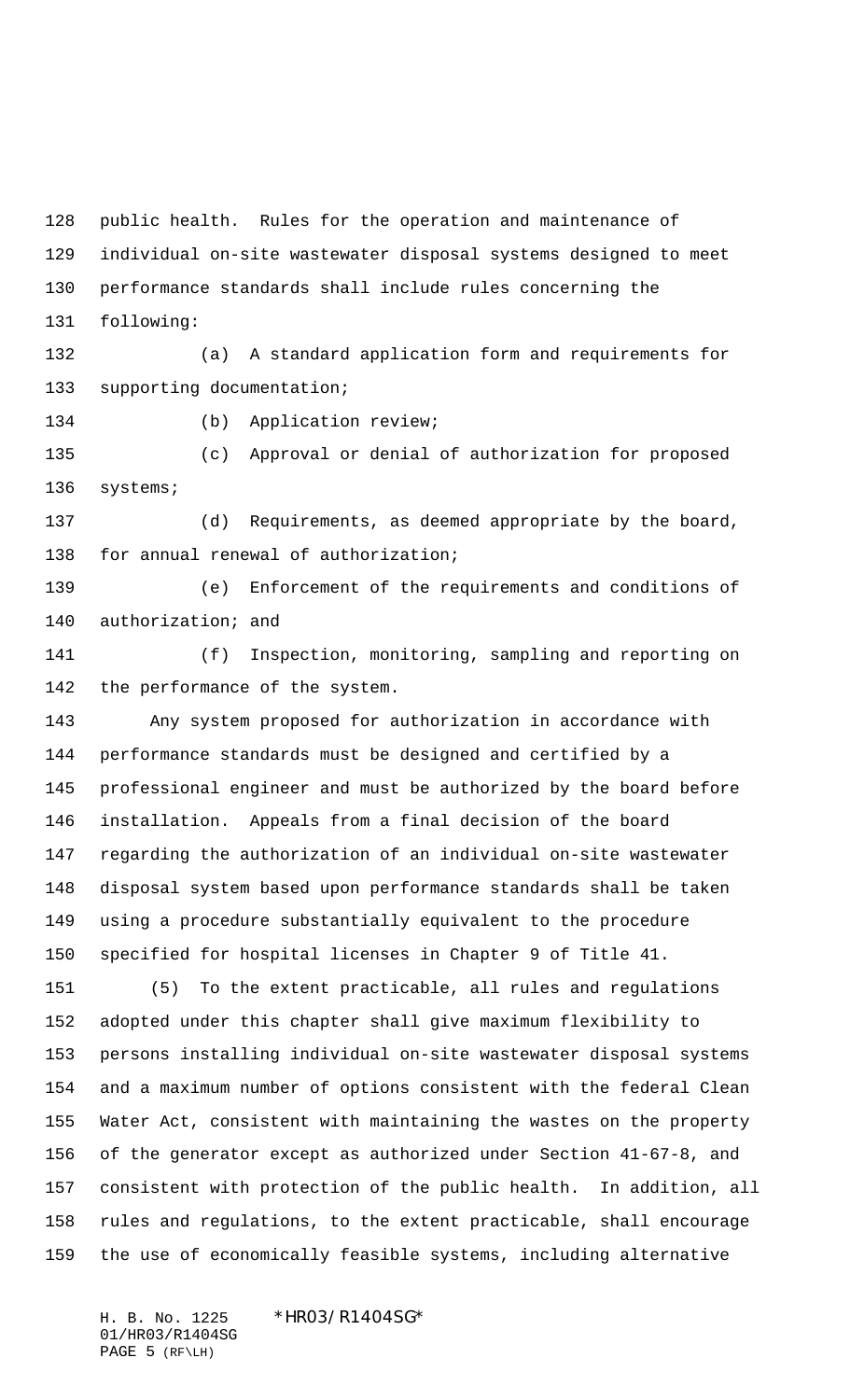techniques and technologies for individual on-site wastewater disposal.

 (6) All regulations shall be applied uniformly in all areas of the state and shall take into consideration and make provision for different types of soil in the state when performing soil and site evaluations.

 SECTION 4. Section 41-67-4, Mississippi Code of 1972, is reenacted as follows:

 41-67-4. (1) The Commission on Environmental Quality shall determine the feasibility of establishing community sewerage systems upon the submission by the developer of a preliminary design and feasibility study prepared by a professional engineer. The developer may request and obtain a hearing before the commission if the developer is dissatisfied with the commission's determination of feasibility. The determination that a sewerage system must be established shall be made without regard to whether the establishment of a sewerage system is authorized by law or is subject to approval by one or more state or local government or public bodies.

 (2) Where residential subdivisions are proposed which are composed of fewer than thirty-five (35) building sites, and no system of sanitary sewers is available to which collection sewers may be feasibly connected, the board may waive the requirement for a feasibility study. If the feasibility study is waived, all sites within the subdivision shall be approved, if a certified installer attests that each site can be adequately served by an individual on-site wastewater disposal system.

 (3) No feasibility study or community sewerage system shall be required for subdivisions designed, laid out, platted or partially constructed before July 1, 1988, or for any subdivision that was platted and recorded during the period from July 1, 1995 through June 30, 1996.

H. B. No. 1225 \* HRO3/R1404SG\* 01/HR03/R1404SG PAGE 6 (RF\LH)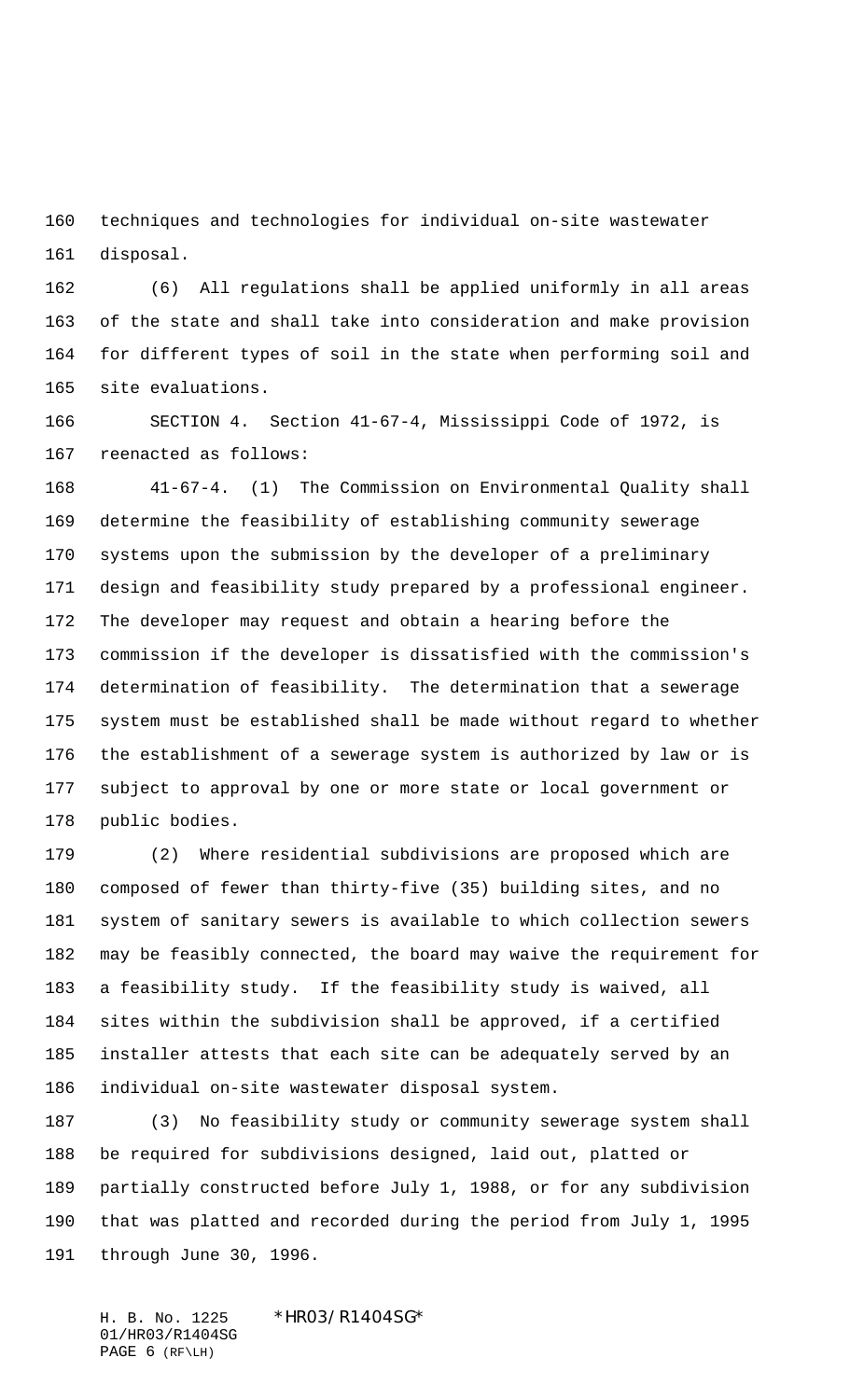SECTION 5. Section 41-67-5, Mississippi Code of 1972, is reenacted as follows:

 41-67-5. (1) No owner, lessee or developer shall construct or place any mobile, modular or permanently constructed residence, building or facility, which may require the installation of an individual on-site wastewater disposal system, without having first submitted a notice of intent to the department. Upon receipt of a notice of intent, the department shall provide the owner, lessee or developer with complete information on individual on-site wastewater disposal systems, including but not limited to applicable rules and regulations regarding the design, construction, installation, operation and maintenance of individual on-site wastewater disposal systems and known requirements of lending institutions for approval of the systems.

 (2) No new permanent water service connection shall be provided to any mobile, modular or permanently constructed residence, building or facility unless the owner, lessee or developer shows proof of the submission of the notice of intent required by this section.

 SECTION 6. Section 41-67-6, Mississippi Code of 1972, is reenacted as follows:

H. B. No. 1225 \* HRO3/R14O4SG\* 01/HR03/R1404SG PAGE 7 (RF\LH) 41-67-6. (1) Within five (5) working days following receipt of the notice of intent and plot plan by an owner, lessee or developer of any lot or tract of land, the department shall conduct a soil and site evaluation, except in cases where a professional engineer provides services relating to the design, construction or installation of an individual on-site wastewater disposal system to comply with this chapter. Within ten (10) additional working days, the department shall make recommendations to the owner, lessee or developer of the type or types of individual on-site wastewater disposal systems suitable for installation on the lot or tract, unless there are conditions requiring further investigation that are revealed in the initial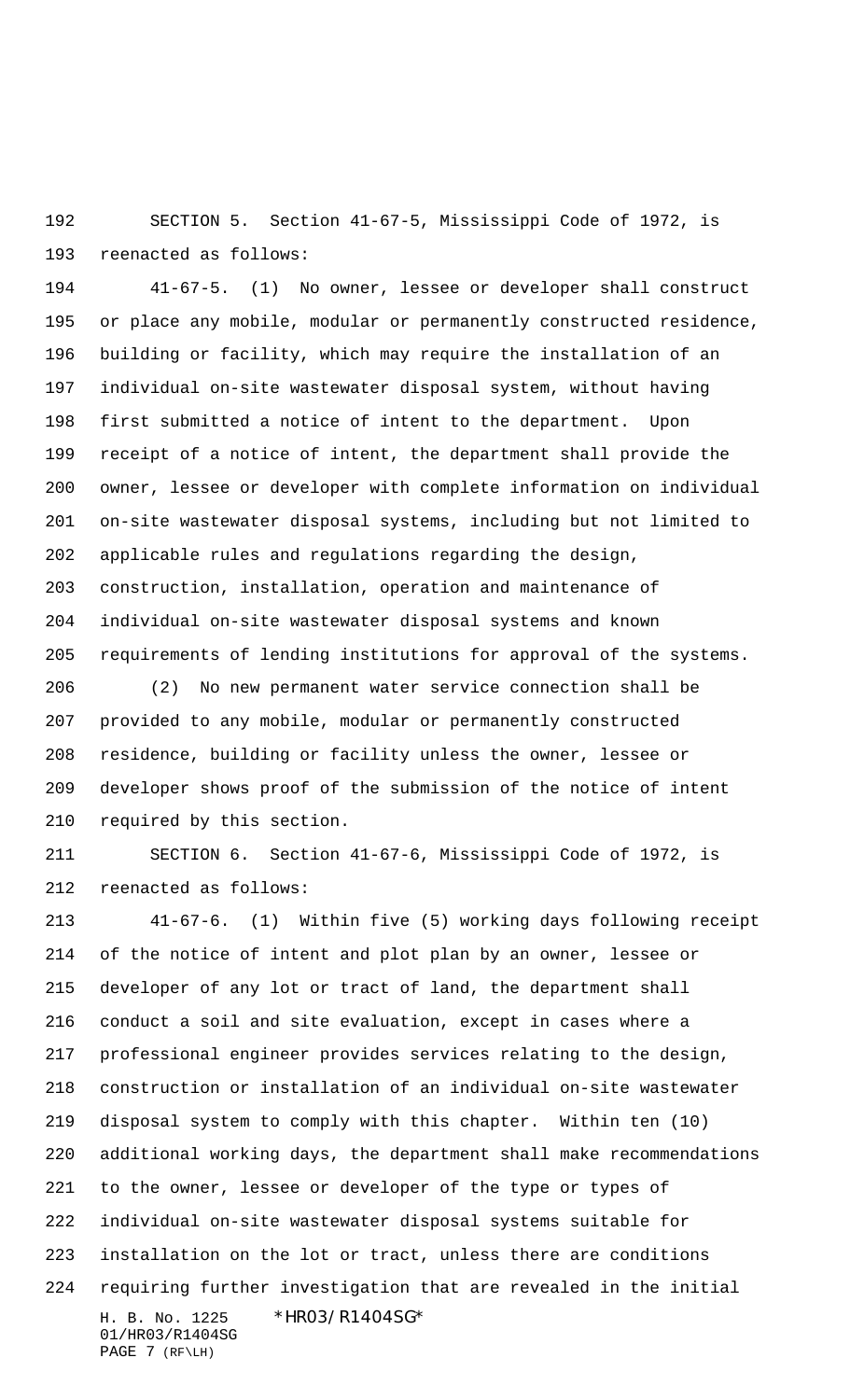H. B. No. 1225 \* HRO3/R14O4SG\* 01/HR03/R1404SG PAGE 8 (RF\LH) evaluation. In making recommendations on the type or types of individual on-site wastewater disposal systems suitable for installation on a lot or tract, personnel of the department shall use best professional judgment based on rules and regulations adopted by the board, considering the type or types of systems which are installed and functioning on lots or tracts near the subject lot or tract. If existing systems in the surrounding area function properly, systems of that same type shall be approved. To the extent practicable, the recommendations shall give the owner, lessee or developer maximum flexibility and a maximum number of options consistent with the federal Clean Water Act, consistent with maintaining the wastes on the property of the generator except as authorized under Section 41-67-8, and consistent with protection of the public health. The system or systems recommended shall be environmentally sound and cost-effective. The department or a professional engineer shall provide complete information, including all applicable requirements and regulations on all systems recommended. The owner, lessee or developer shall have the right to choose among systems. The department shall provide the owner, lessee or developer with a form that specifies all types of individual on-site wastewater disposal systems that are suitable for installation on the lot or tract and lists all installers of those systems that are certified by the department. Approval of the design, construction or installation of an individual on-site wastewater disposal system by the department is not required. If any property owner, lessee or the owner's or lessee's lending institution requests the department to approve the design, construction or installation of any system on the owner's or lessee's property, the department shall approve the design, construction or installation of that system, as requested, if the system is designed, constructed and installed, as the case may be, in accordance with the rules and regulations of the board. The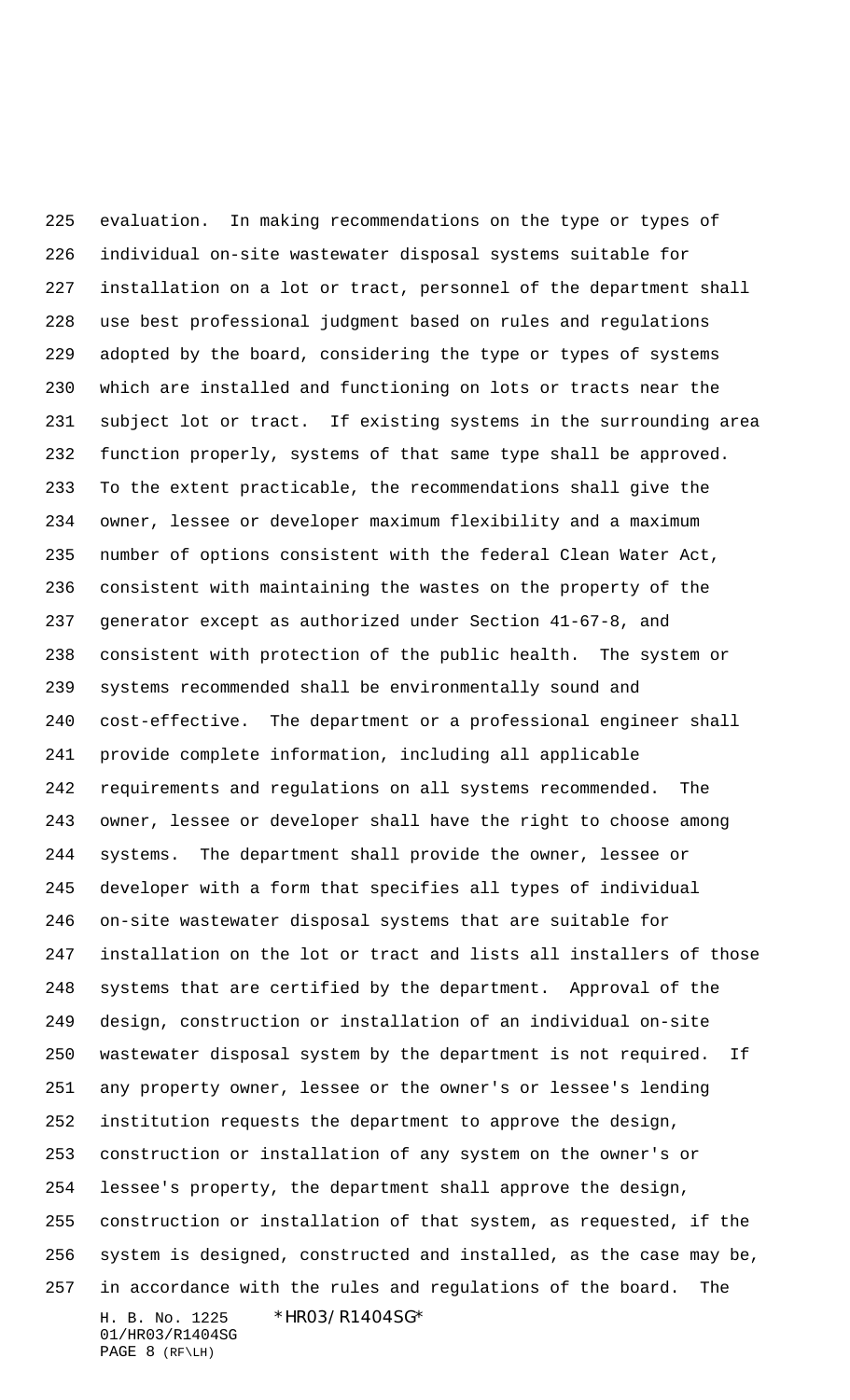department shall not approve any individual on-site wastewater disposal system that has a direct or point source discharge, unless the Permit Board has issued a permit for that system under Section 41-67-8.

 (2) Evaluations and recommendations for a subdivision shall not be subject to the time constraints in this section.

 (3) If the department has been requested to approve the design, construction or installation of an individual on-site wastewater disposal system, an installer may not begin the design, construction or installation of the individual on-site wastewater disposal system, unless the installer notifies the department of the date on which the installer plans to begin work on the system.

 (4) A person may not design, construct or install, or cause to be designed, constructed or installed an individual on-site wastewater disposal system that does not comply with this chapter and rules and regulations of the board.

 (5) Any person who installs an individual on-site wastewater disposal system shall sign and file with the department an affidavit that the system was installed in compliance with all requirements and regulations applicable to that type of system. If any person or contractor fails to comply with all requirements and regulations in the installation of the system, the board, after due notice and hearing, may levy an administrative fine not to exceed One Thousand Dollars (\$1,000.00).

 (6) Any provisions of this chapter regarding the department's approval of the design, construction and installation of an individual on-site wastewater disposal system shall not apply to a residence, building or facility that is located on a land tract that is two (2) acres or larger.

 SECTION 7. Section 41-67-7, Mississippi Code of 1972, is reenacted as follows:

H. B. No. 1225 \* HRO3/R14O4SG\* 01/HR03/R1404SG PAGE 9 (RF\LH) 41-67-7. Individual on-site wastewater disposal systems shall be considered acceptable on lots in areas or subdivisions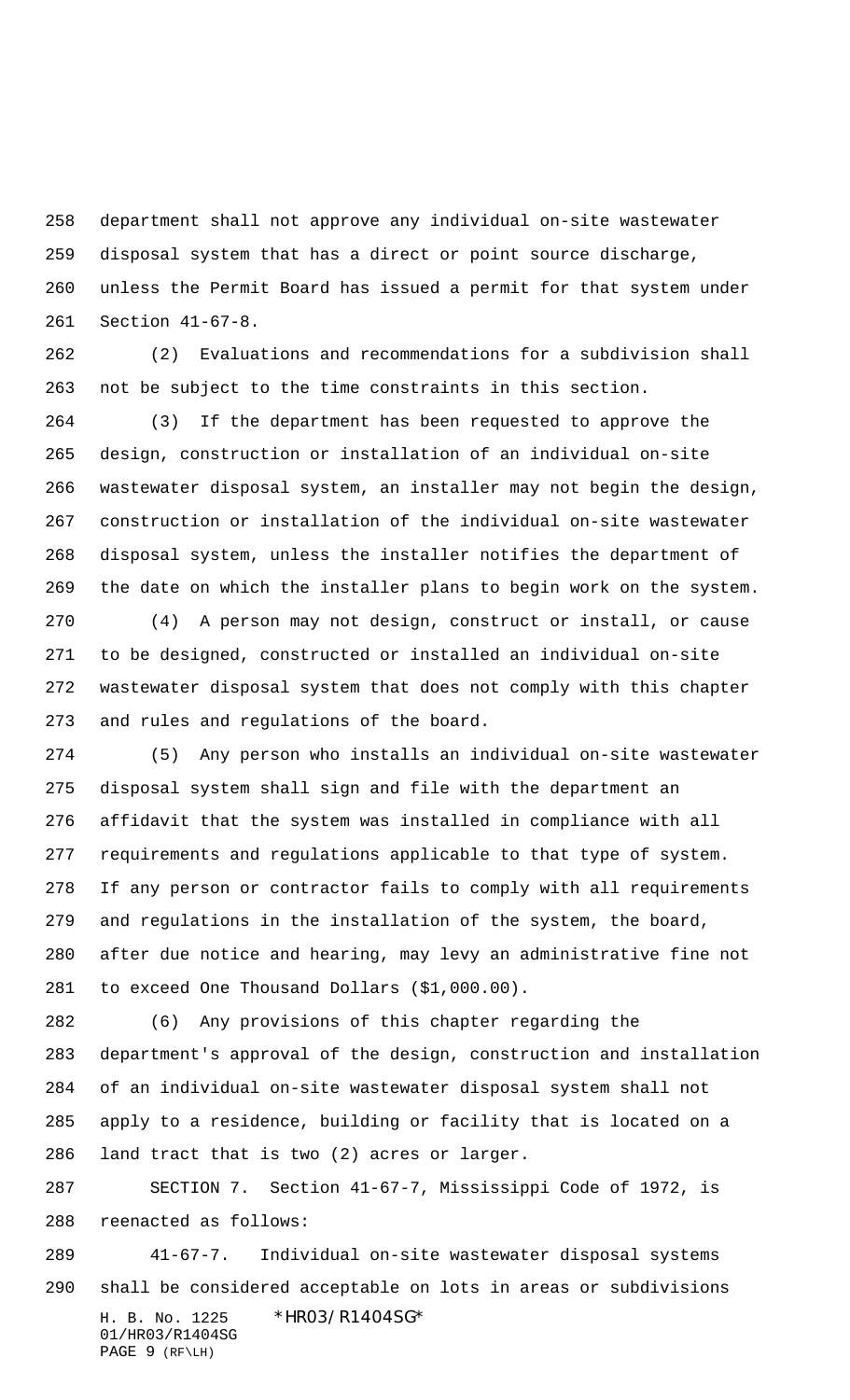where prior to the sale of the lots, the following requirements are met:

 (1) Individual on-site wastewater disposal systems with underground absorption fields shall be considered acceptable, provided the following requirements are met:

 (a) Sewers are not available or feasible; (b) The existing disposal systems in the area are functioning satisfactorily;

 (c) Soil types, soil texture, seasonal water tables and other limiting factors are satisfactory for underground absorption; and

 (d) Any private water supply is located at a higher elevation and at least fifty (50) feet from the individual on-site wastewater disposal system and at least one hundred (100) feet from the disposal field of the system.

 (2) Except for systems utilizing underground absorption, alternative individual on-site wastewater disposal systems shall be considered acceptable, provided the following requirements are met:

(a) Sewers are not available or feasible;

 (b) The systems meet applicable water quality requirements of the federal Clean Water Act and also requirements 313 of the board and department; and

 (c) Any discharge is confined within the boundaries of the property of the generator except as authorized under Section 41-67-8.

 SECTION 8. Section 41-67-8, Mississippi Code of 1972, is reenacted as follows:

H. B. No. 1225 \* HRO3/R14O4SG\* 01/HR03/R1404SG PAGE 10 (RF\LH) 41-67-8. (1) This section shall be applicable only after the department has determined that there is no type of individual on-site wastewater disposal system authorized under subsection (3) or (4) of Section 41-67-3 or rules or regulations of the board that can maintain the wastes on the property of the generator.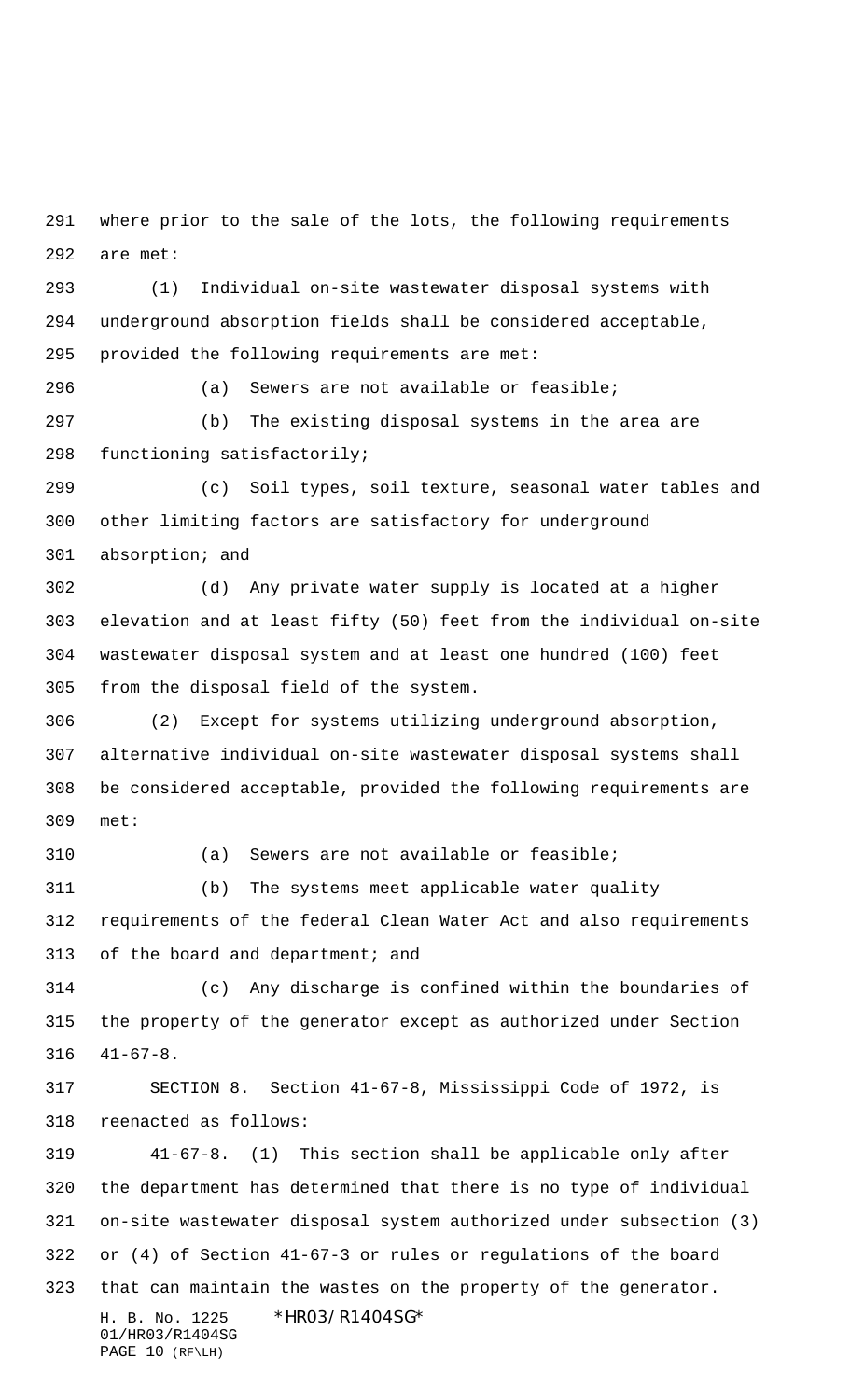(2) The owner of any individual on-site wastewater disposal system from which effluent is discharged off the property of the generator shall obtain a permit for that discharge, if required under Section 49-17-29, from the Permit Board created under Section 49-17-28.

 (3) The Permit Board may issue general permits for individual on-site wastewater disposal systems as provided in Section 49-17-29.

 (4) Any violation of this section shall be punished as provided in Section 49-17-43.

 SECTION 9. Section 41-67-9, Mississippi Code of 1972, is reenacted as follows:

 41-67-9. (1) Existing individual on-site wastewater disposal systems shall be considered acceptable, provided the following requirements are met:

 (a) The lot is located in an area or subdivision where individual on-site wastewater disposal systems are considered acceptable under this chapter;

 (b) The residence, building or facility has previously been occupied for a period of time deemed by the department necessary to determine the functioning capability of the individual on-site wastewater disposal system;

 (c) The system is functioning properly with no evidence that any insufficiently treated effluent is or has been seeping to the surface of the ground and any discharge of treated effluent is confined within the boundaries of the property of the generator except as authorized under Section 41-67-8; and

 (d) If a private water supply well is present, the well is located at a higher elevation than the disposal system and is protected from surface contamination by a concrete slab of a thickness of at least four (4) inches extending at least two (2) feet in all directions from the well casing.

H. B. No. 1225 \*HR03/R1404SG\* 01/HR03/R1404SG PAGE 11 (RF\LH)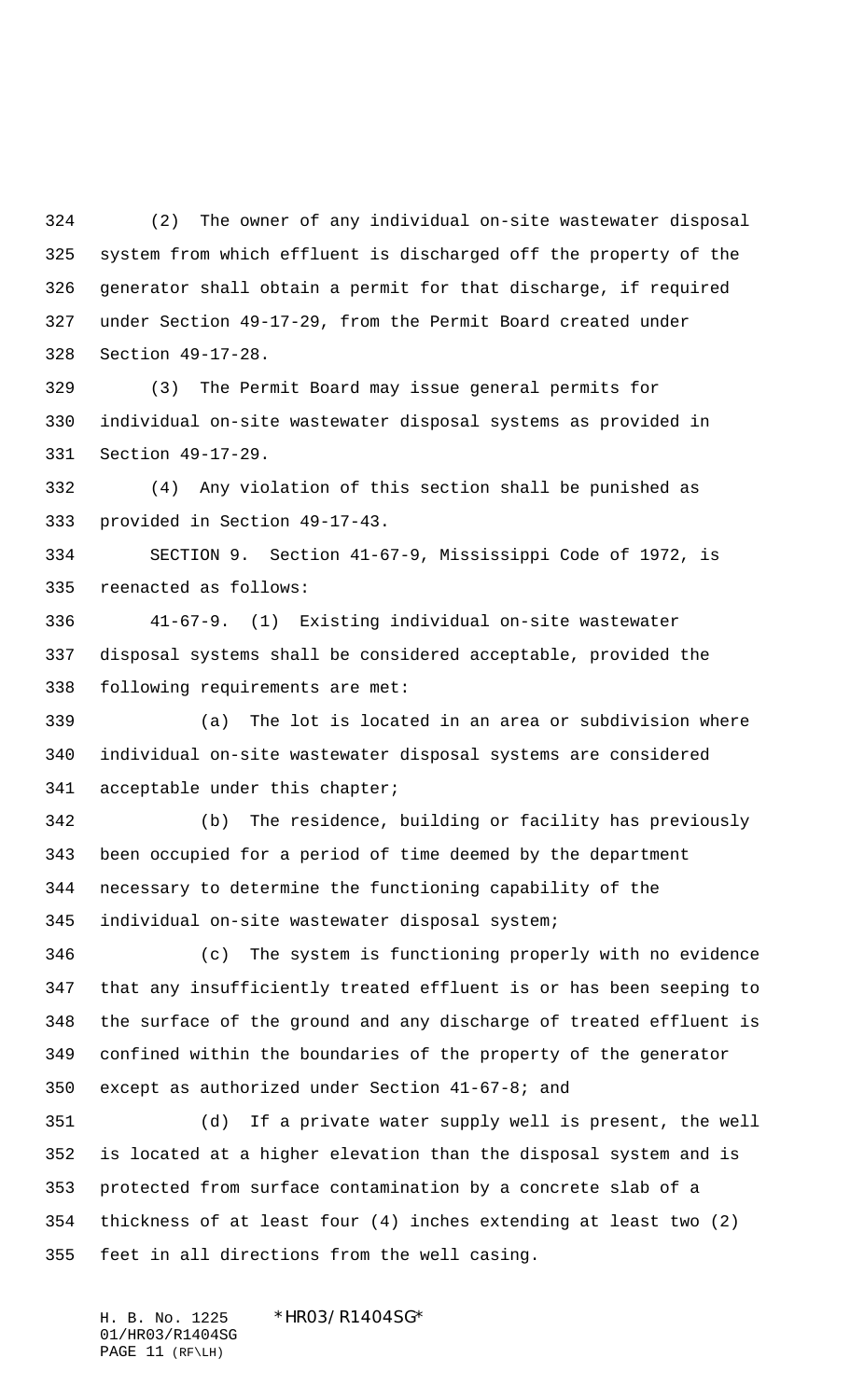(2) If an existing residential individual on-site wastewater disposal system is malfunctioning, the system should be replaced, where possible, with a system meeting all requirements of this chapter and rules and regulations of the board. If replacement of the existing system is not possible, the existing system shall be repaired to reduce the volume of effluent, to adequately treat the effluent and to the greatest extent possible, to confine the discharge to the property of the generator except as authorized under Section 41-67-8. If repairs are made to significantly upgrade the existing individual on-site wastewater disposal system, the department shall approve the system, if requested. SECTION 10. Section 41-67-10, Mississippi Code of 1972, is

reenacted as follows:

 41-67-10. Aerobic treatment systems may be installed only if they have been tested and listed by a third party certifying program. Aerobic treatment systems shall be in compliance with standards for a Class I system as defined by the most current revision of American National Standards Institute/National Sanitation Foundation (ANSI/NSF) International Standard Number 40, hereby incorporated by reference. Beginning on October 1, 1996, an approved third party certifying program shall comply with the following provisions for systems which it has certified to be installed in Mississippi:

 (a) Be accredited by the American National Standards Institute;

 (b) Have established procedures which send representatives to distributors in Mississippi on a recurring basis to conduct evaluations to assure that distributors of certified aerobic treatment systems are providing proper maintenance, have sufficient replacement parts available and are maintaining service records;

H. B. No. 1225 \* HRO3/R1404SG\* 01/HR03/R1404SG PAGE 12 (RF\LH)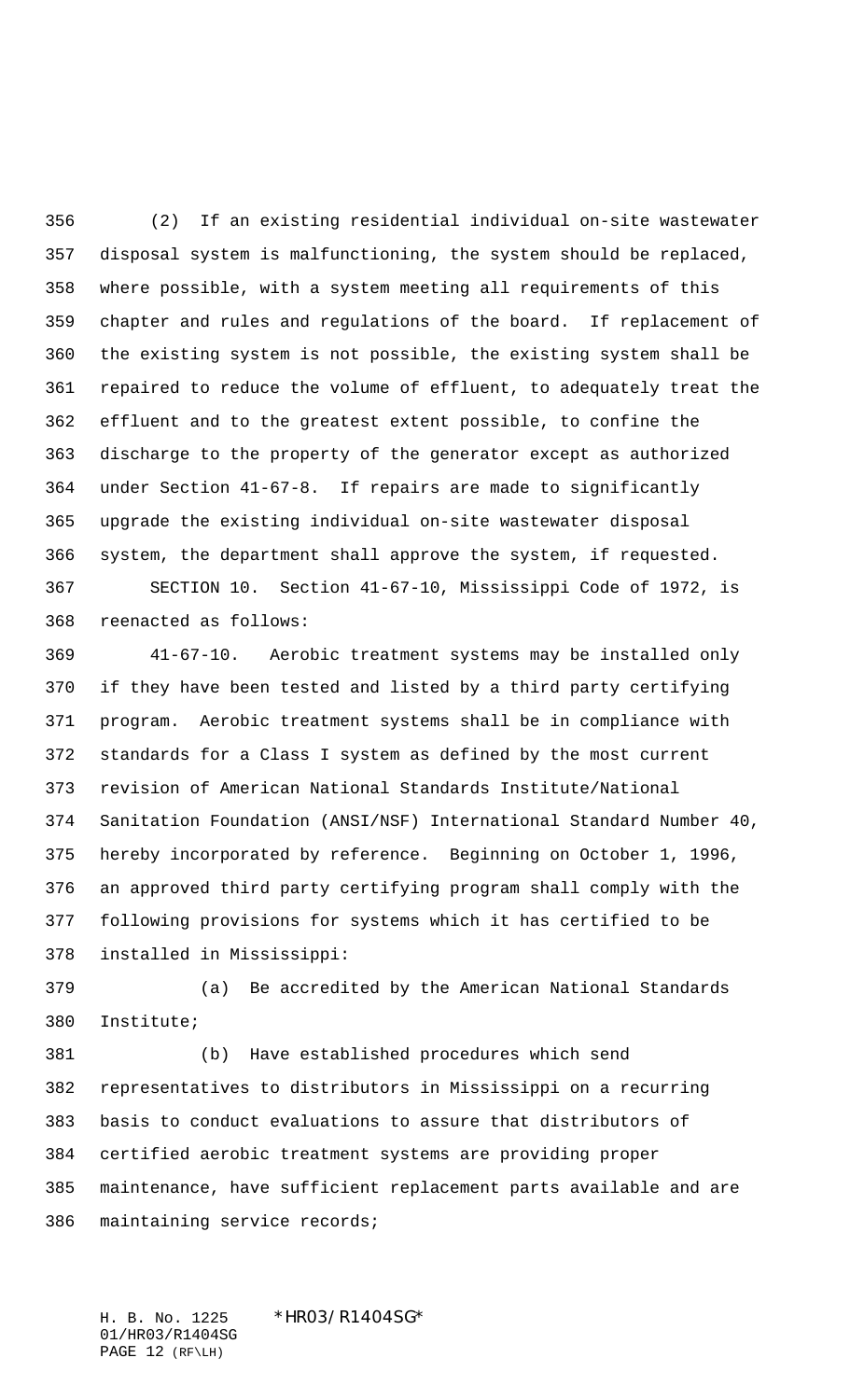(c) Notify the department of the results of monitoring visits to manufacturers and distributors within sixty (60) days of the conclusion of the monitoring; and

 (d) Submit completion reports on testing and any other information as the department may require for its review.

 SECTION 11. Section 41-67-11, Mississippi Code of 1972, is reenacted as follows:

 41-67-11. (1) Temporary individual on-site wastewater disposal systems may be approved in otherwise unapprovable areas only after a contract has been awarded for the construction of municipal or community sewers that upon completion will adequately serve the property. Temporary individual on-site wastewater disposal systems shall only be approved under the following conditions:

 (a) When the municipal or community sewers shall not be completed and available for use within six (6) months, a complete individual on-site wastewater disposal system complying with all requirements of the board may be installed. Upon completion of the sewer construction all systems shall be abandoned and all residences, buildings or facilities connected to the sewer.

 (b) When the public sewers shall be available and ready for use within a period not to exceed six (6) months, or where a minor extension is to be made to a municipal system by the municipality and no contract is to be awarded, an individual on-site wastewater disposal system with a minimum capacity of three hundred (300) gallons and at least sixty percent (60%) of the required disposal field may be installed. The board shall not approve a temporary system under this subsection unless the professional engineer designing the sewer system has certified to the board in writing that the public sewer or extension shall be completed within six (6) months, and the owner of the temporary system has certified in writing that connection to the public sewer shall be made as soon as it becomes available.

H. B. No. 1225 \* HRO3/R14O4SG\* 01/HR03/R1404SG PAGE 13 (RF\LH)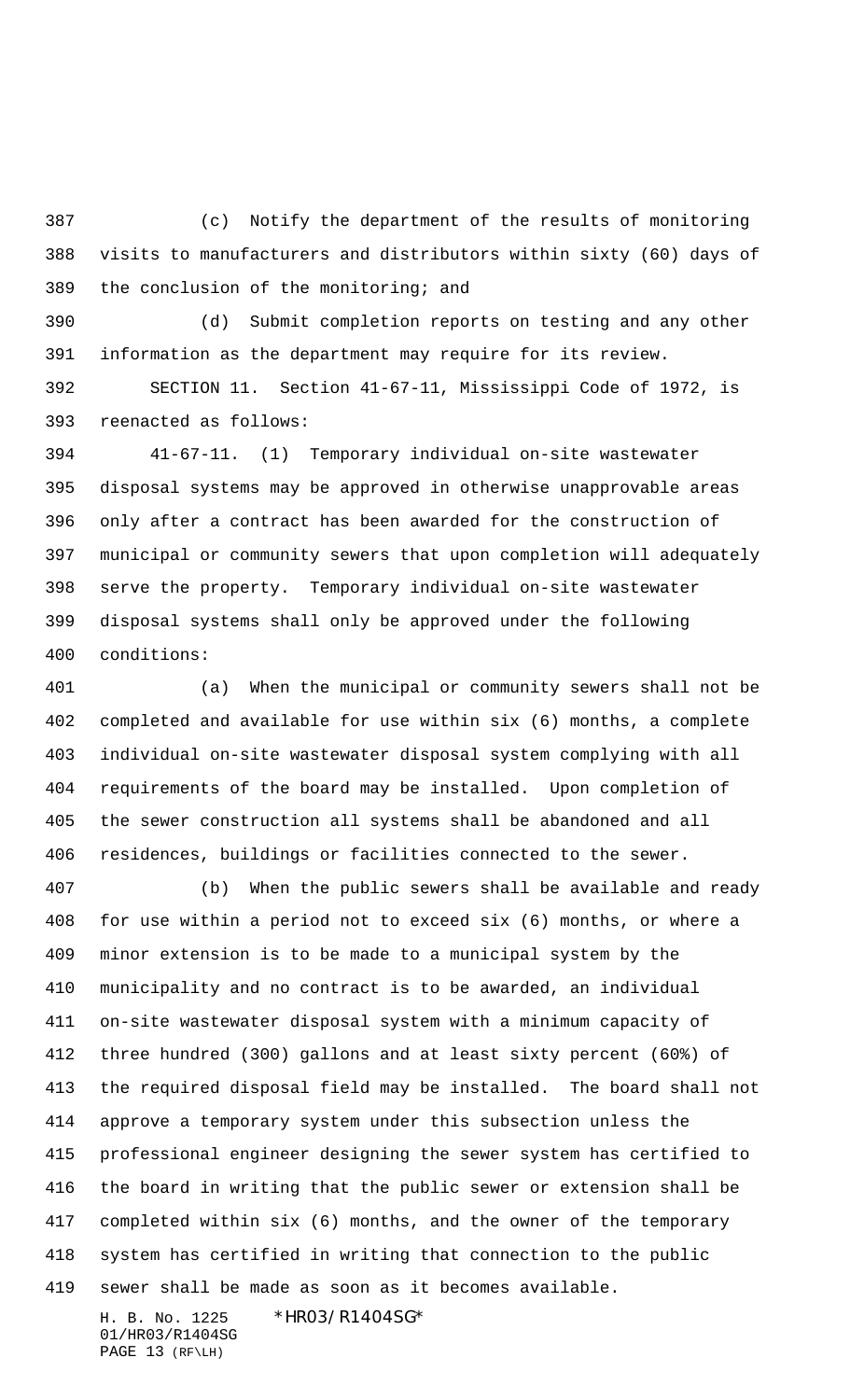(2) The board may approve the installation of sewage holding tanks in districts created under Sections 19-5-151 through 19-5-207 for the purpose of providing sewage services. The district shall be required to maintain or provide for the maintenance of those holding tanks. The board shall require that residences be connected to a municipal or community sewage system when that system is available and ready to use.

 SECTION 12. Section 41-67-12, Mississippi Code of 1972, is reenacted as follows:

 41-67-12. (1) The department shall assess fees in the following amounts for the following purposes:

 (a) A fee of Fifty Dollars (\$50.00) shall be levied for soil and site evaluation and recommendation of individual on-site wastewater disposal systems.

 (b) A fee of Fifty Dollars (\$50.00) shall be levied annually for the certification of installers and persons engaging in the removal and disposal of the sludge and liquid wastes from individual on-site wastewater disposal systems.

 (c) A fee of One Hundred Dollars (\$100.00) shall be levied annually for the registration of manufacturers.

 (2) In the discretion of the board, a person shall be liable for a penalty equal to one and one-half (1-1/2) times the amount of the fee due and payable for failure to pay the fee on or before the date due, plus any amount necessary to reimburse the cost of collection.

H. B. No. 1225 \* HRO3/R14O4SG\* 01/HR03/R1404SG (3) The fee authorized under this section shall not be assessed for any system operated by state agencies or institutions, including without limitation, foster homes licensed by the State Department of Human Services. The fee authorized under this section shall not be charged again after payment of the initial fee for any system that has been installed in accordance with this chapter, within a period of twenty-four (24) months following the date that the system was originally installed.

PAGE 14 (RF\LH)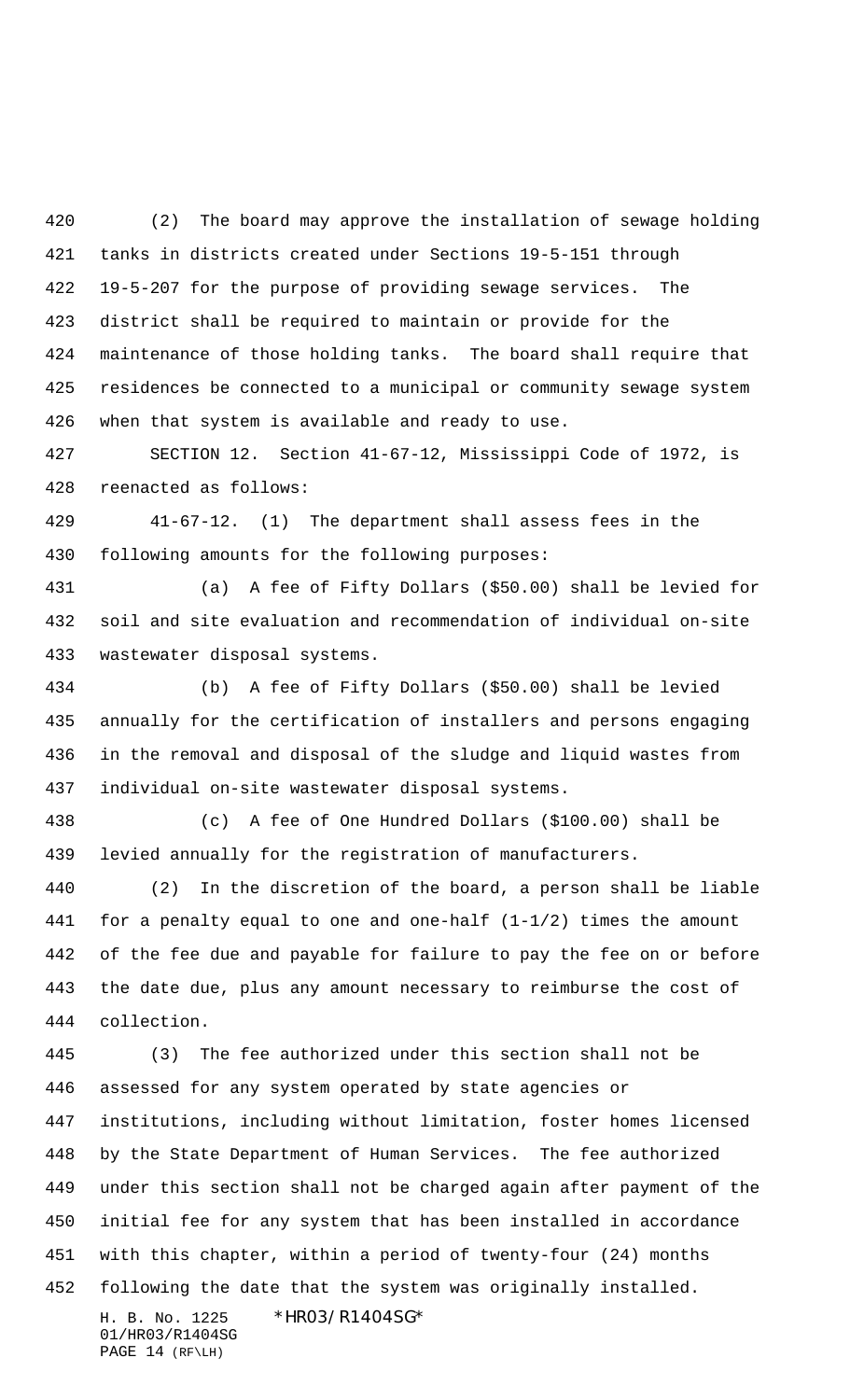SECTION 13. Section 41-67-15, Mississippi Code of 1972, is reenacted as follows:

 41-67-15. Nothing in this chapter shall limit the authority of a municipality or board of supervisors to adopt similar ordinances which may be, in whole or in part, more restrictive than this chapter, and in those cases the more restrictive ordinances will govern.

 SECTION 14. Section 41-67-16, Mississippi Code of 1972, is reenacted as follows:

 41-67-16. (1) Before January 1, 1997, the department shall conduct a study of all individual on-site wastewater disposal systems currently being recommended for use in the state to determine the suitability of using those systems on lots or tracts in areas of the state given the various soil types and classifications. In conducting the study, the department shall consider the type of system, lot size, effluent quality and other recommended limitations which should be placed on the use of each system.

 (2) The department shall prepare and submit a report to the Governor and the Legislature describing the results of its study. SECTION 15. Section 41-67-19, Mississippi Code of 1972, is

reenacted as follows:

 41-67-19. Each authorized agent of the department implementing this chapter shall demonstrate to the department's satisfaction that the person:

 (a) Is competent to review and provide any requested approval of design, construction and installation of individual on-site wastewater disposal systems, as well as the operation, repair or maintenance of those systems, to make soil permeability tests or soil and site evaluations, and to conduct inspections of individual on-site wastewater disposal systems in accordance with 484 this chapter and rules and regulations adopted under this chapter;

and

H. B. No. 1225 \* HRO3/R14O4SG\* 01/HR03/R1404SG PAGE 15 (RF\LH)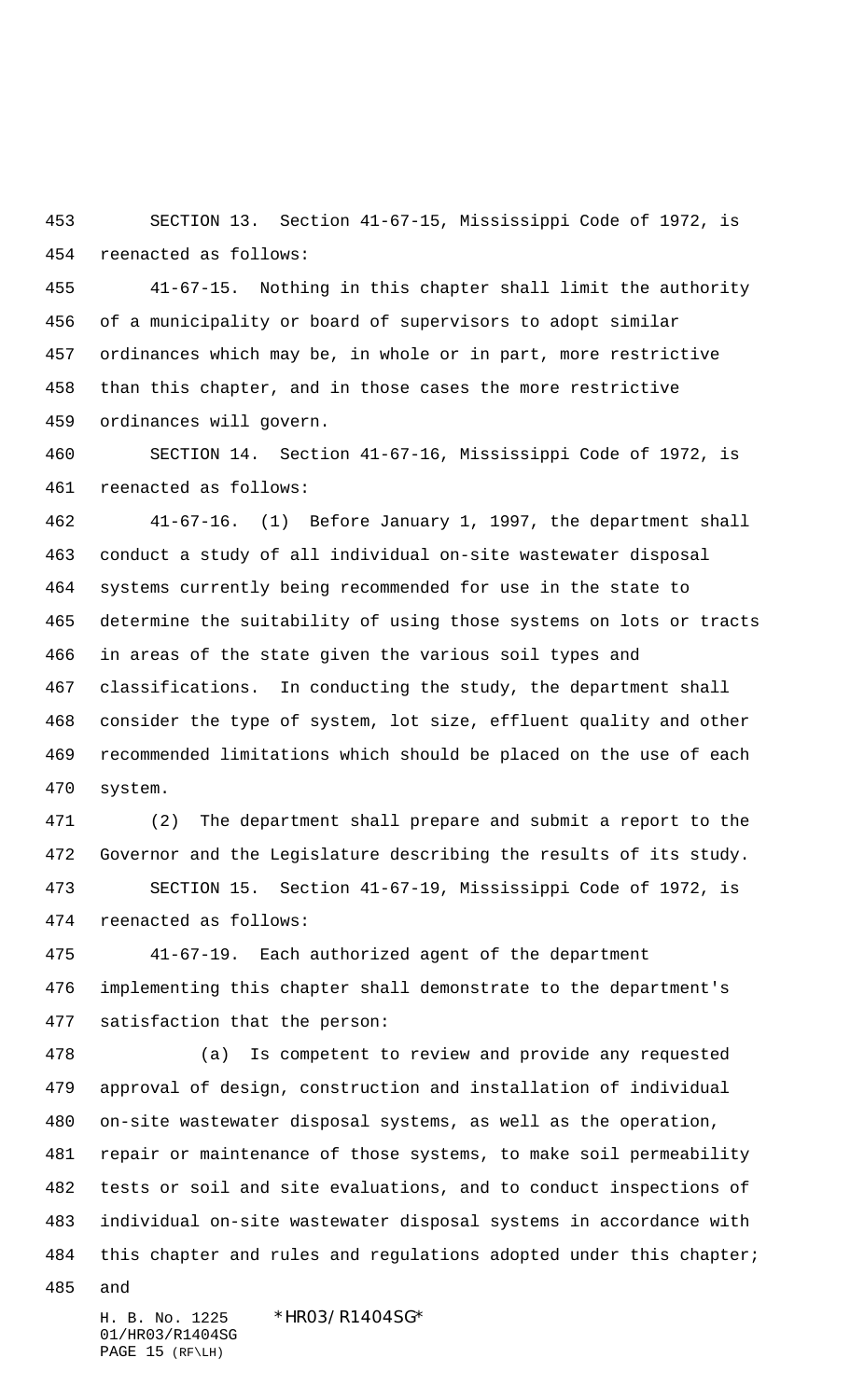(b) Has successfully completed the installer

certification training program provided by the department.

 SECTION 16. Section 41-67-21, Mississippi Code of 1972, is reenacted as follows:

 41-67-21. (1) The board or the department may require a property owner or lessee to repair a malfunctioning individual on-site wastewater disposal system on the owner's or lessee's property before the thirtieth day after the date on which the owner or lessee is notified by the department of the malfunctioning system.

 (2) The property owner or lessee shall take adequate measures as soon as practicable to abate an immediate health hazard.

 (3) The property owner or lessee may be assessed a civil penalty not to exceed Five Dollars (\$5.00) for each day the individual on-site wastewater disposal system remains unrepaired after the thirty-day period specified in subsection (1) of this section.

 (4) The board may assess the property owner or lessee of an individual on-site wastewater disposal system authorized pursuant to Section 41-67-3(4) a civil penalty not to exceed Fifty Dollars (\$50.00) for each day the system fails to meet the performance standards of that system after the thirty-day period specified in subsection (1) of this section.

 (5) All penalties collected by the board under this section shall be deposited in the State General Fund.

 (6) Appeals from the imposition of civil penalty under this section may be taken as provided in Section 41-67-29.

 SECTION 17. Section 41-67-23, Mississippi Code of 1972, is reenacted as follows:

H. B. No. 1225 \* HRO3/R14O4SG\* 01/HR03/R1404SG PAGE 16 (RF\LH) 41-67-23. The department or its authorized representative may enter onto property and make inspections of any individual on-site wastewater disposal system as necessary to ensure that the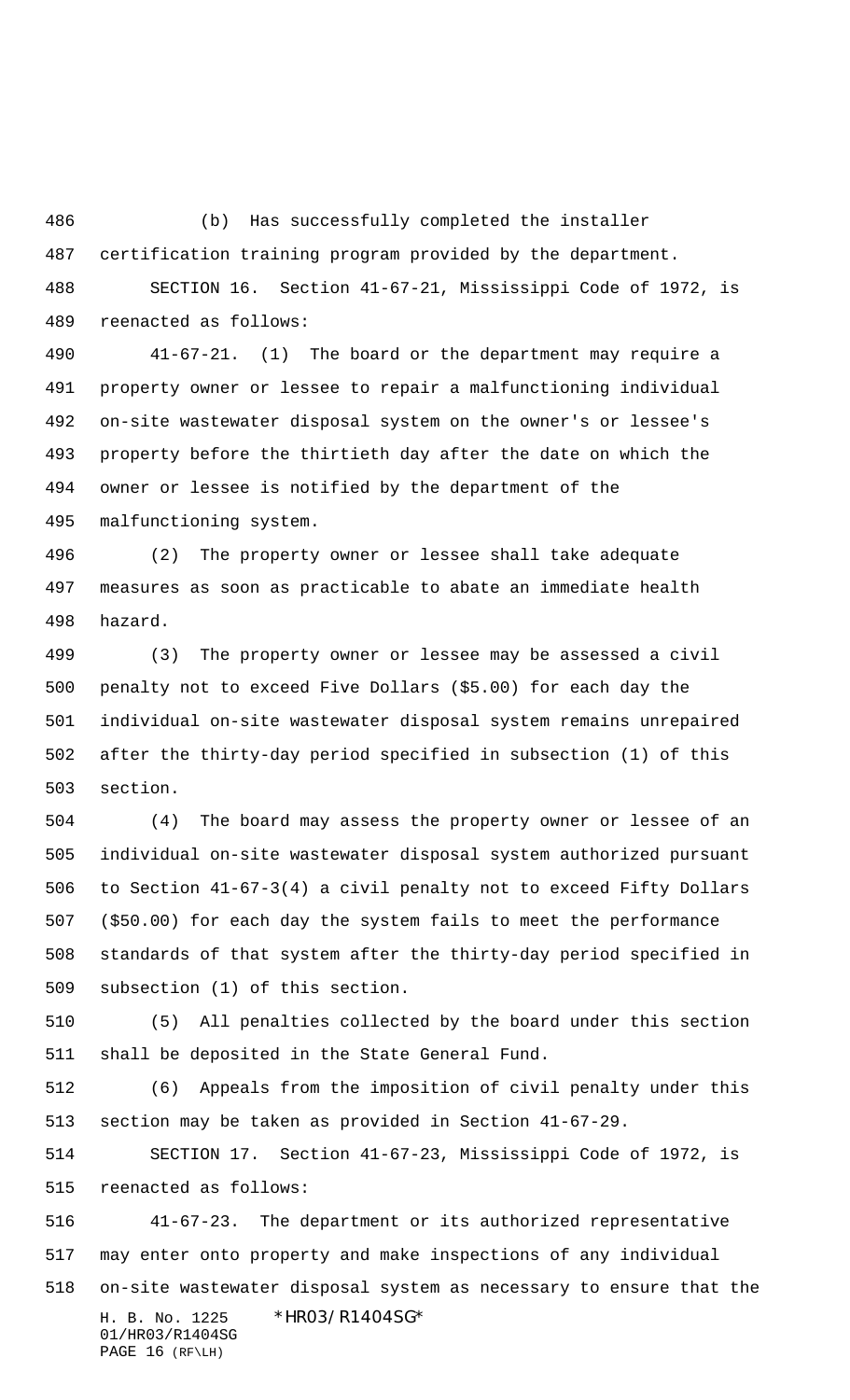system is in compliance with this chapter and the rules adopted under this chapter. The department shall give reasonable notice to any property owner, lessee or occupant prior to entry onto the property. The owner, lessee, owner's representative, or occupant of the property on which the system is located shall give the department or its authorized representative reasonable access to the property at reasonable times to make necessary inspections.

 SECTION 18. Section 41-67-25, Mississippi Code of 1972, is reenacted and amended as follows:

 41-67-25. (1) A person may not operate as an installer in this state unless that person is certified by the board except any individual who installs an individual on-site wastewater disposal system on his own property or a professional engineer.

 (2) An installer of aerobic treatment plants or subsurface drip disposal systems must be a factory-trained and authorized representative. The manufacturer must furnish documentation to the department certifying the satisfactory completion of factory training and the establishment of the installer as an authorized manufacturer's representative.

 (3) The board shall issue a certification to an installer if the installer:

 (a) Completes an application form that complies with 541 this chapter and rules adopted under this chapter;

 (b) Satisfactorily completes the training program provided by the department; **\* \* \***

(c) Pays the annual certification fee; and

 (d) Provides proof of having a valid public liability insurance policy in effect with liability limits of at least Fifty Thousand Dollars (\$50,000.00) per occurrence and at least One Hundred Thousand Dollars (\$100,000.00) in total aggregate amount. (4) Each installer shall furnish proof of certification to a property owner, lessee, the owner's representative or occupant of the property on which an individual on-site wastewater disposal

H. B. No. 1225 \* HRO3/R14O4SG\* 01/HR03/R1404SG PAGE 17 (RF\LH)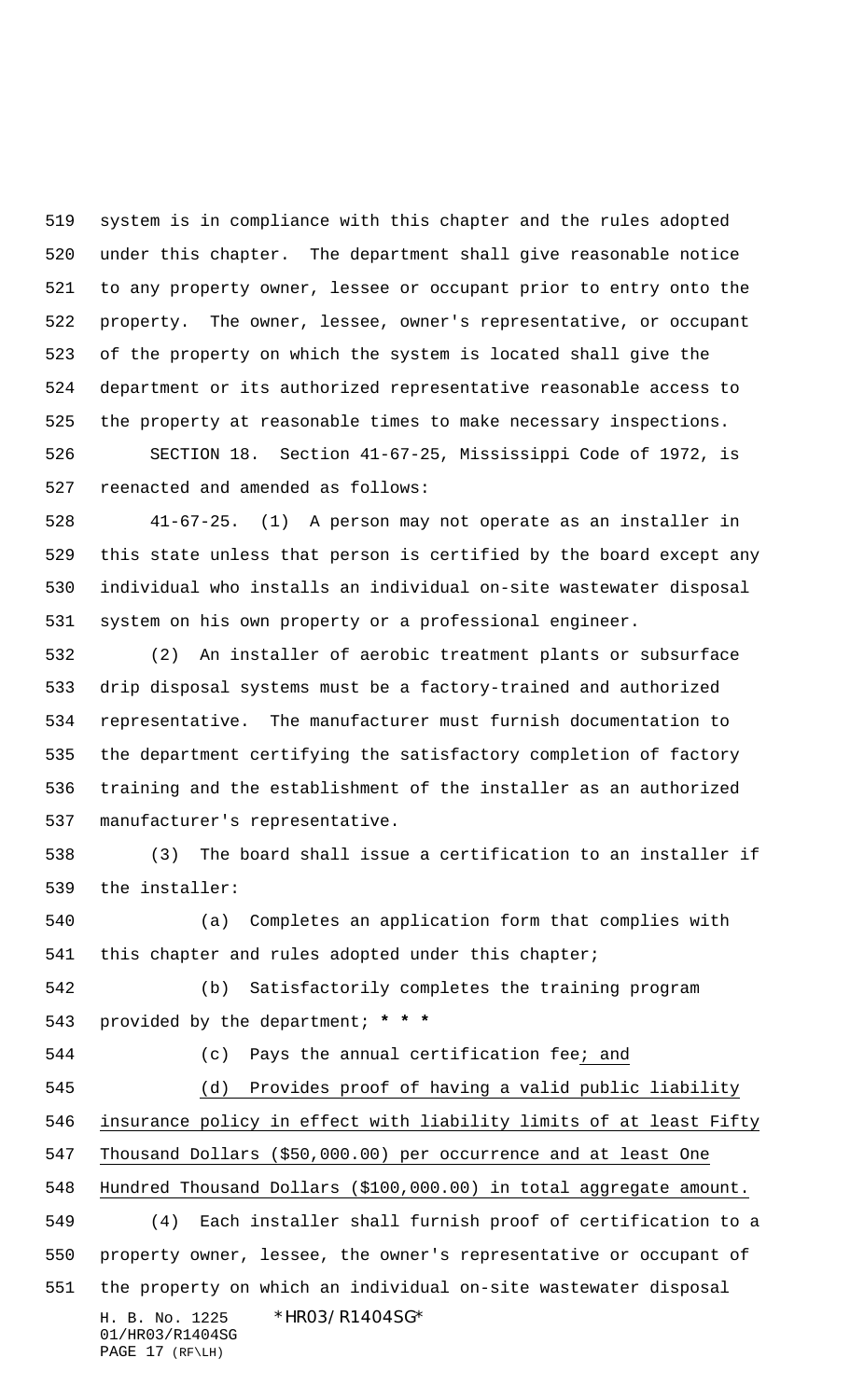system is to be designed, constructed, repaired or installed by that installer and to the department or its authorized representative, if requested.

 (5) The department shall provide for annual renewal of certifications.

 (6) (a) An installer's certification may be suspended or revoked by the board after notice and hearing if the installer violates this chapter or any rule or regulation adopted under this chapter.

 (b) The installer may appeal a suspension or revocation under this section as provided by law.

 (7) The department semiannually shall disseminate to the public an official list of certified installers and provide to county health departments a monthly update of the list.

 SECTION 19. Section 41-67-27, Mississippi Code of 1972, is reenacted as follows:

 41-67-27. It is unlawful for a manufacturer of an individual on-site wastewater disposal system to operate a business in or to do business in the State of Mississippi without holding a valid registration issued by the department.

 SECTION 20. Section 41-67-28, Mississippi Code of 1972, is reenacted as follows:

 41-67-28. (1) Except as otherwise provided in this chapter, any person who shall knowingly violate this chapter or any rule or regulation or written order of the board in pursuance thereof is, upon conviction, guilty of a misdemeanor and shall be punished as provided in Section 41-3-59.

 (2) Each day of a continuing violation is a separate violation.

H. B. No. 1225 \* HRO3/R14O4SG\* 01/HR03/R1404SG PAGE 18 (RF\LH) (3) (a) In addition to all other statutory and common law rights, remedies and defenses, any person who purchases an individual on-site wastewater disposal system and suffers any ascertainable loss of money or property, real or personal, may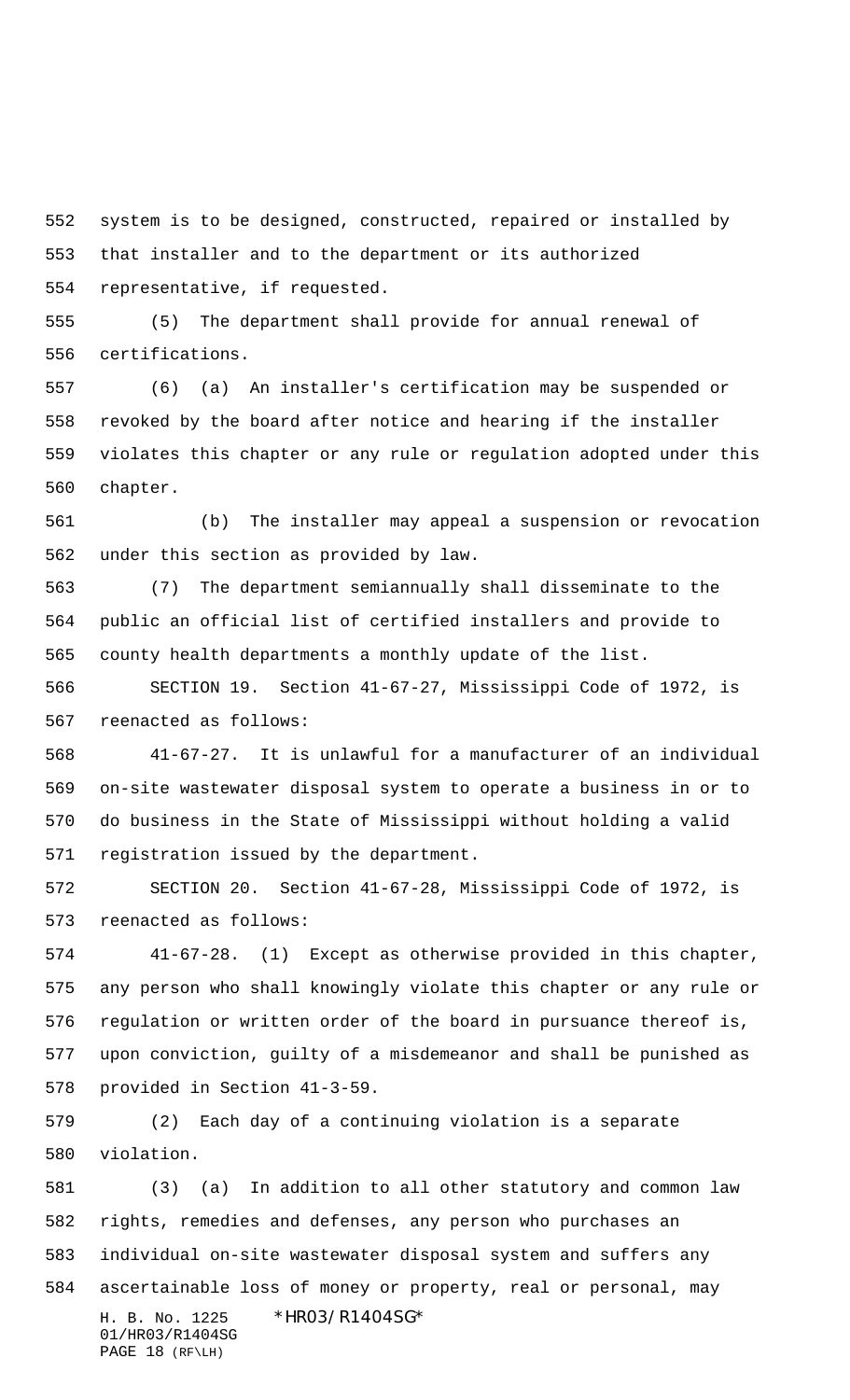bring an action at law in the court having jurisdiction in the county in which the installer or manufacturer has the principal place of business, where the act allegedly occurred, to recover any loss of money or damages for the loss of any property resulting from any of the following:

 (i) Improper installation of an individual on-site wastewater disposal system due to faulty workmanship;

 (ii) Failure of an individual on-site wastewater disposal system to operate properly due to failure to install the system in accordance with any requirements of the manufacturer or in compliance with any rules and regulations of the board; or

 (iii) Failure of an individual on-site wastewater disposal system to operate properly due to defective design or construction.

 (b) Nothing in this chapter shall be construed to permit any class action or suit, but every private action must be maintained in the name of and for the sole use and benefit of the individual person.

 (4) A person who violates this chapter thereby causing a discharge off the property of the generator shall be liable to the party aggrieved or damaged by that violation for the actual damages and additional punitive damages equal to a maximum of twenty-five percent (25%) of the actual damages proven by the aggrieved party, to be taxed by the court where the suit is heard on an original action, by appeal or otherwise and recovered by a suit at law in any court of competent jurisdiction. In addition, the court may award the prevailing party reasonable attorneys fees and court costs. Before filing suit, the party aggrieved or damaged must give thirty (30) days' written notice of its intent to file suit to the alleged violator.

 SECTION 21. Section 41-67-29, Mississippi Code of 1972, is reenacted as follows:

H. B. No. 1225 \* HRO3/R1404SG\* 01/HR03/R1404SG PAGE 19 (RF\LH)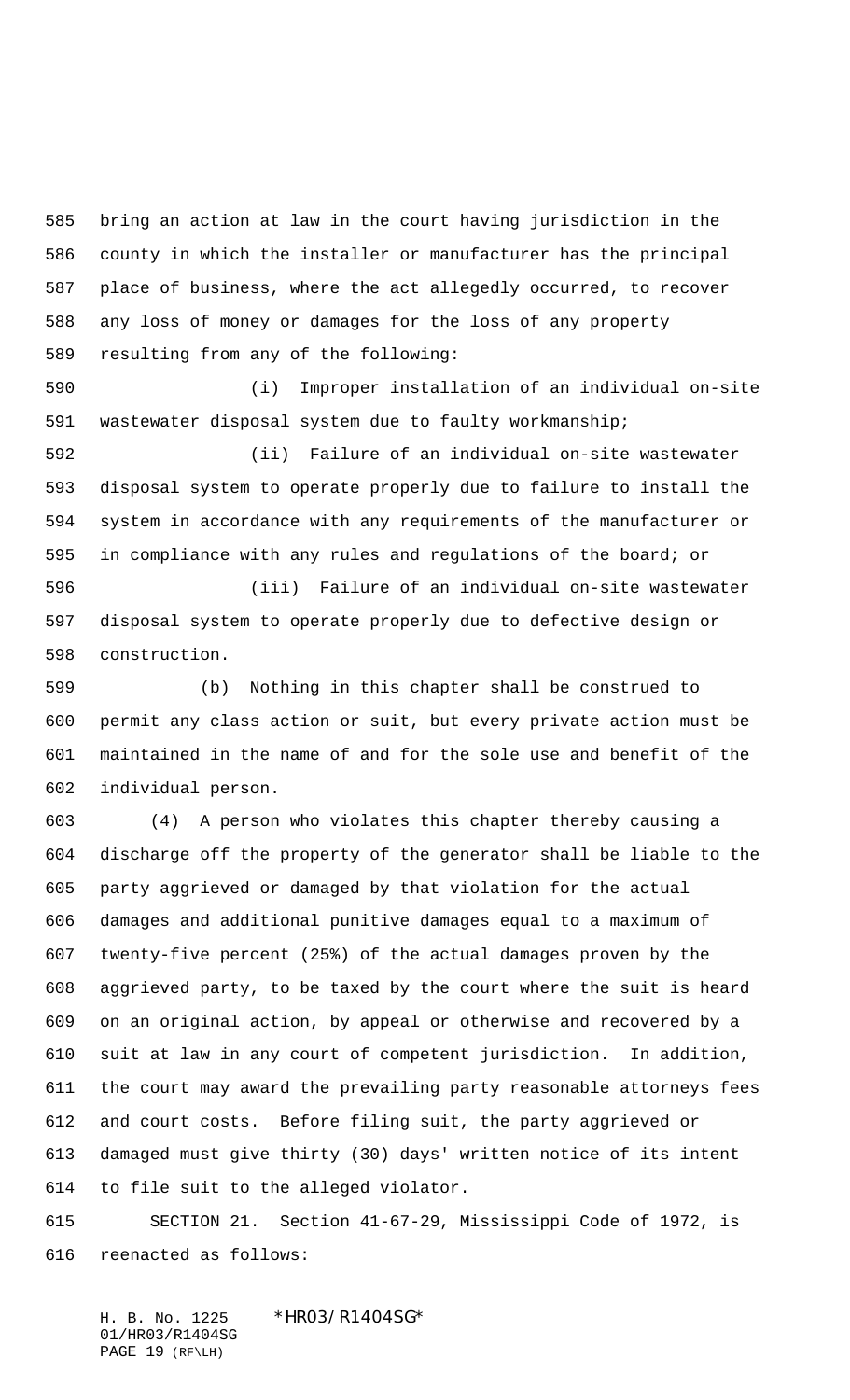41-67-29. Any person who is aggrieved by any final decision of the board may appeal that final decision to the chancery court of the county of the situs in whole or in part of the subject matter. The appellant shall give a cost bond with sufficient sureties, payable to the state in a sum to be fixed by the board or the court and to be filed with and approved by the clerk of the court. The aggrieved party may, within thirty (30) days following a final decision of the board, petition the chancery court for an appeal with supersedeas and the chancellor shall grant a hearing on the petition. Upon good cause shown the chancellor may grant the appeal with supersedeas. The appellant shall be required to post a bond with sufficient sureties according to law in an amount to be determined by the chancellor. The chancery court shall always be deemed open for hearing of appeals and the chancellor may hear the appeal in termtime or in vacation at any place in his district. The appeal shall have precedence over all civil cases, except election contests. The chancery court shall review all questions of law and of fact and may enter a final order or remand the matter to the board for appropriate action as may be indicated or necessary under the circumstances. Appeals may be taken from the chancery court to the Supreme Court in the manner as now required by law, but if a supersedeas is desired by the party appealing to the chancery court, that party may apply therefor to the chancellor, who shall award a writ of supersedeas, without additional bond, if in the chancellor's judgment material damage is not likely to result. If material damage is likely to result, the chancellor shall require a supersedeas bond as deemed proper, which shall be liable to the state for any damage.

 SECTION 22. Section 41-67-31, Mississippi Code of 1972, is amended as follows:

 41-67-31. Sections 41-67-1 through 41-67-29 shall stand repealed on July 1, 2002.

H. B. No. 1225 \*HR03/R1404SG\* 01/HR03/R1404SG PAGE 20 (RF\LH)